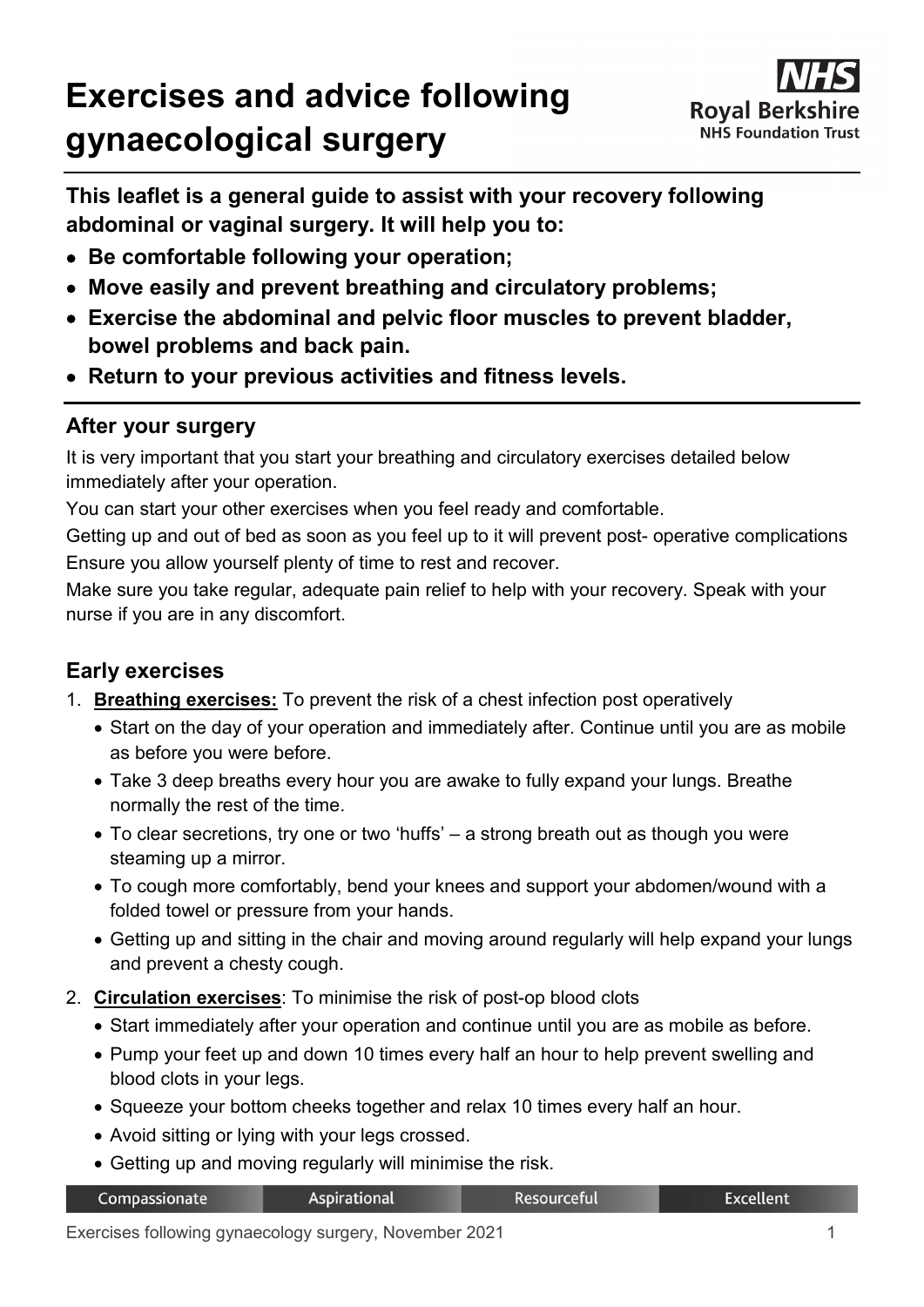### **Later exercises – when you feel comfortable**

#### **Pelvic floor muscle exercise**

- You can start pelvic floor exercises once your catheter is removed and you have passed urine as normal. Start this exercise as soon as you feel comfortable
- These muscles help to support the pelvic organs and assist in controlling the bladder and bowel and help support your back and pelvis. They are also important for sexual enjoyment.
- Pelvic floor muscle exercises are important to continue for at least 3 months for life after your surgery however they are a good exercise for life.

### **Exercise 1 – 'Quick ones'**

- In a comfortable position, tighten your pelvic floor muscles from back to front (as though stopping yourself from passing wind and urine).
- You should feel a squeeze and a lift.
- Hold for a few seconds and relax. Keep breathing throughout.
- Repeat 10 times 3-4 times a day.

#### **Exercise 2 – 'Slow ones'**

- Contract the muscle as in exercise 1.
- Hold the contraction for whatever is comfortable and then relax. Keep breathing throughout
- Build up to holding for 10 seconds, 10 times, 3-5 times a day.

### **Abdominal exercise**

It is important to strengthen the abdominal muscles, as they are important for stabilising your back, particularly if you have incisions on your tummy.

As well as helping to strengthen your abdominal muscles, exercise may also help relieve backache and trapped wind. **Start exercises as soon as you feel able.** Your physiotherapist will be happy to give you more advice.

### **Exercise 1 – Abdominal hollowing exercise**

- Sitting or lying with your knees slightly bent, using pillows for support if necessary.
- Place your hands on your lower abdomen.
- Breathe in through your nose and as you breathe out, draw your abdomen away from your hands inwards towards your spine.
- Hold for a few seconds then relax. You should be relaxed and breathing normally while you do this and your back should not move.
- Repeat at least 3-4 times a day or as often as you are able.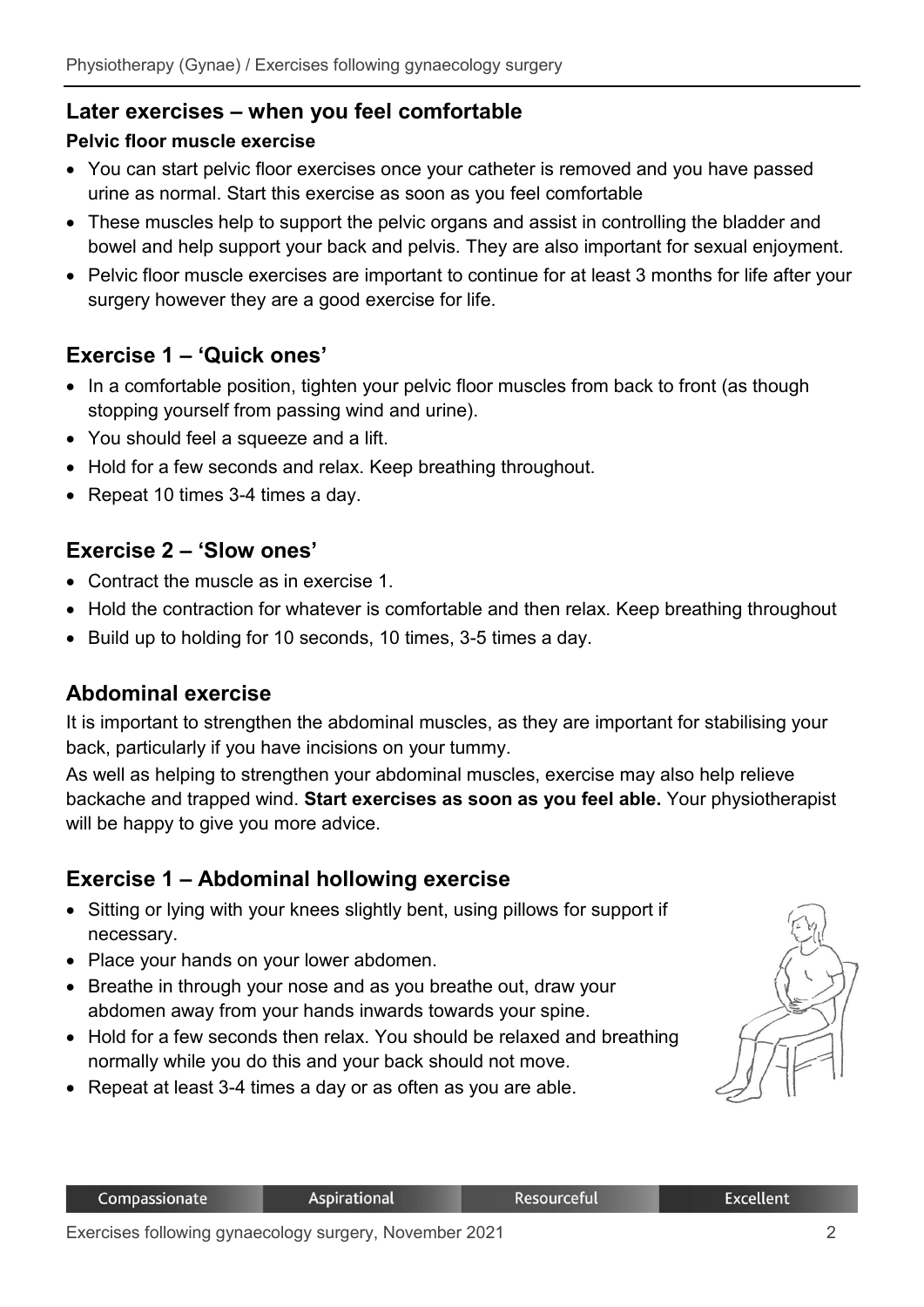# **Exercise 2 – Pelvic tilting**

- Sitting or lying with your knees slightly bent.
- Pull the muscles of your abdomen in and flatten your back against the bed. You should feel your pelvis tilting upwards.
- Breathe normally and hold the position for 3-4 seconds.
- Release gently and repeat 6 times.
- Practice pelvic tilting 3-4 times a day.

# **Exercise 3 – Knee rolling**

- Lying with your knees slightly bent.
- Draw in your lower abdomen and gently lower both knees to one side, continue to breath and then bring back the middle followed by repeating on the other side.
- Repeat 10 times 3 times a day.
- This exercise can help build the abdominal muscles, relieve trapped wind and backache.

# **Helpful tips**

### **Getting out of bed**

Compressing your abdomen will be uncomfortable; therefore, rolling in and out of bed can help.

- Roll onto your side with your knees bent up and together.
- Lower your feet over the side of the bed and use your arms to push yourself up.
- Reverse this to get back into bed.

### **Sitting and standing**

Good posture will help use your muscles in the correct way and prevent neck, back and shoulder aches and pains.

- Stand up tall and relax your shoulders.
- When sitting in bed or in a chair, sit well back.
- A small pillow or folded towel in the small of your back will help support you and relieve backache.
- When sitting, your feet should be flat on the floor (use a book or a low stool under your feet if you cannot reach the floor).

### **Going to the toilet**

Once your catheter has been removed and you first attempt to pass urine naturally, sit on the toilet, make sure your feet are flat on the floor, relax and give yourself plenty of time for the urine to start flowing.







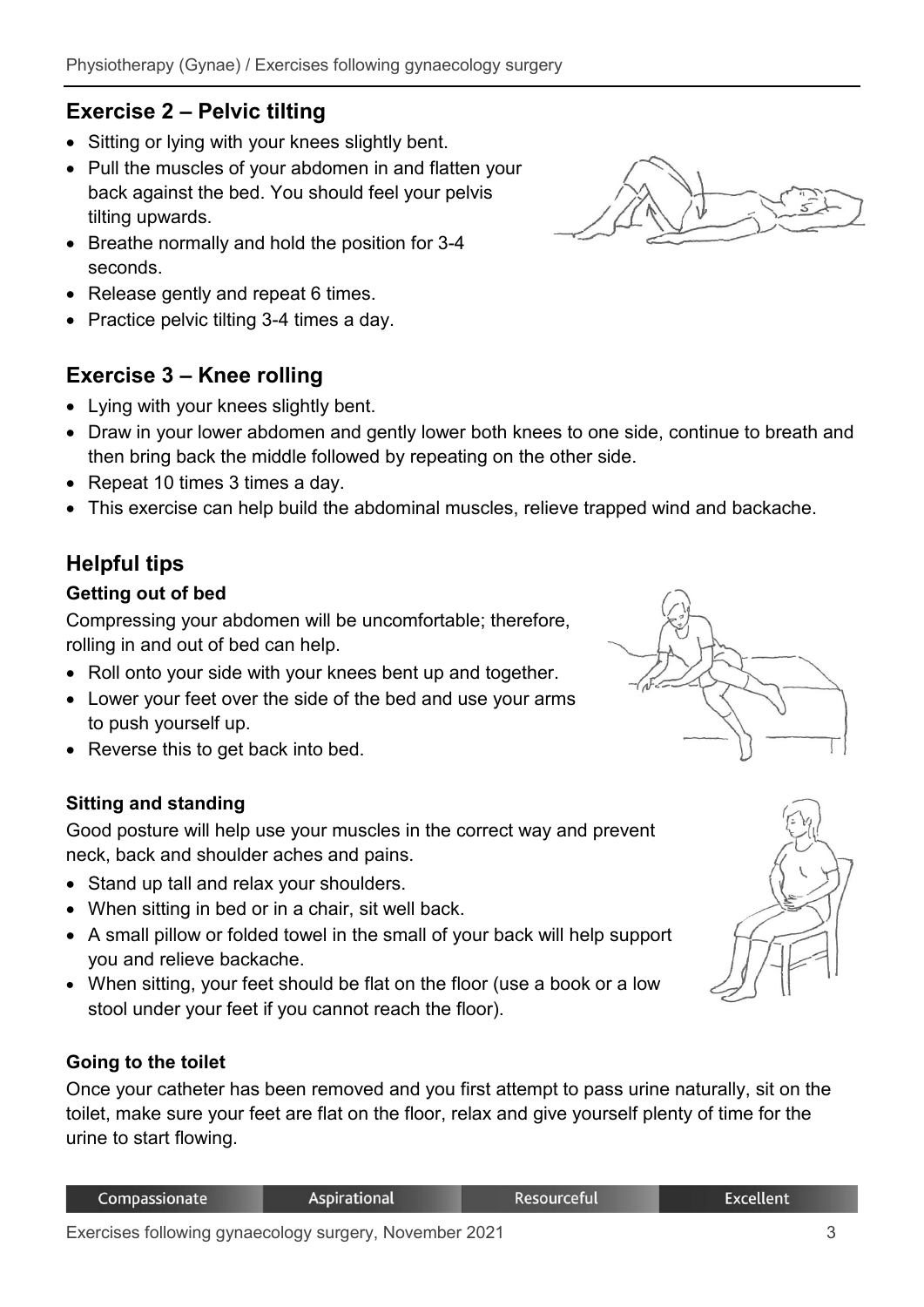When you need to have a bowel movement, you might find it helpful to support the area in front of your anus – use a wad of toilet paper or a sanitary pad to apply gentle pressure. **Avoid straining.**

## **Things to avoid**

#### **Lifting**

- No heavy lifting for 6 weeks nothing heavier than 1.1kg which is similar to half a jug of a kettle or a litre bottle of water. If you cannot lift an item with one hand, then it is far too heavy.
- After 6 weeks, gradually increase the weight of lifting but nothing heavier than 3.3kg, which is similar to 3 litre bottles of water.
- After 12 weeks gradually increase until you are back to your normal activities
- When lifting, bend your knees, pull in your pelvic floor muscles and your lower abdomen. This helps take the load through your legs and is good back care for life.

#### **Driving**

- No driving until you feel ready to do an emergency stop pain free, can wear a seatbelt and turn to look over your shoulder comfortably. This may take up to 4-6 weeks or less if you have had more minor surgery.
- You might find having a towel between the belt and your stomach more comfortable.
- Contact your insurance company before you drive.

#### **Exercise**

- Walking and the exercises listed earlier are the only exercise recommended for the first 6 weeks. Build up gently as you will feel more tired than normal.
- Walking downhill will put more strain on your operation site than going uphill.
- After 6 weeks, you can return to light low impact exercise, e.g. swimming (if the internal stitching has healed and you have seen your doctor), cycling, brisk walking, Pilates.
- After 12 weeks you can begin high impact activities, e.g. running, jumping and weight training.
- Be guided by your body it will tell you if you are doing too much. Rest when you need to give your body a chance to recover.

#### **Working**

- The amount of time off you need will depend on what you do. Most people will have 6-8 weeks off work. If you do any heavy lifting, then you may need longer off.
- The doctor on the ward or your GP can write you a sick note.

#### **Sexual intercourse**

• Should be avoided for about 6 weeks until you are feeling more comfortable.